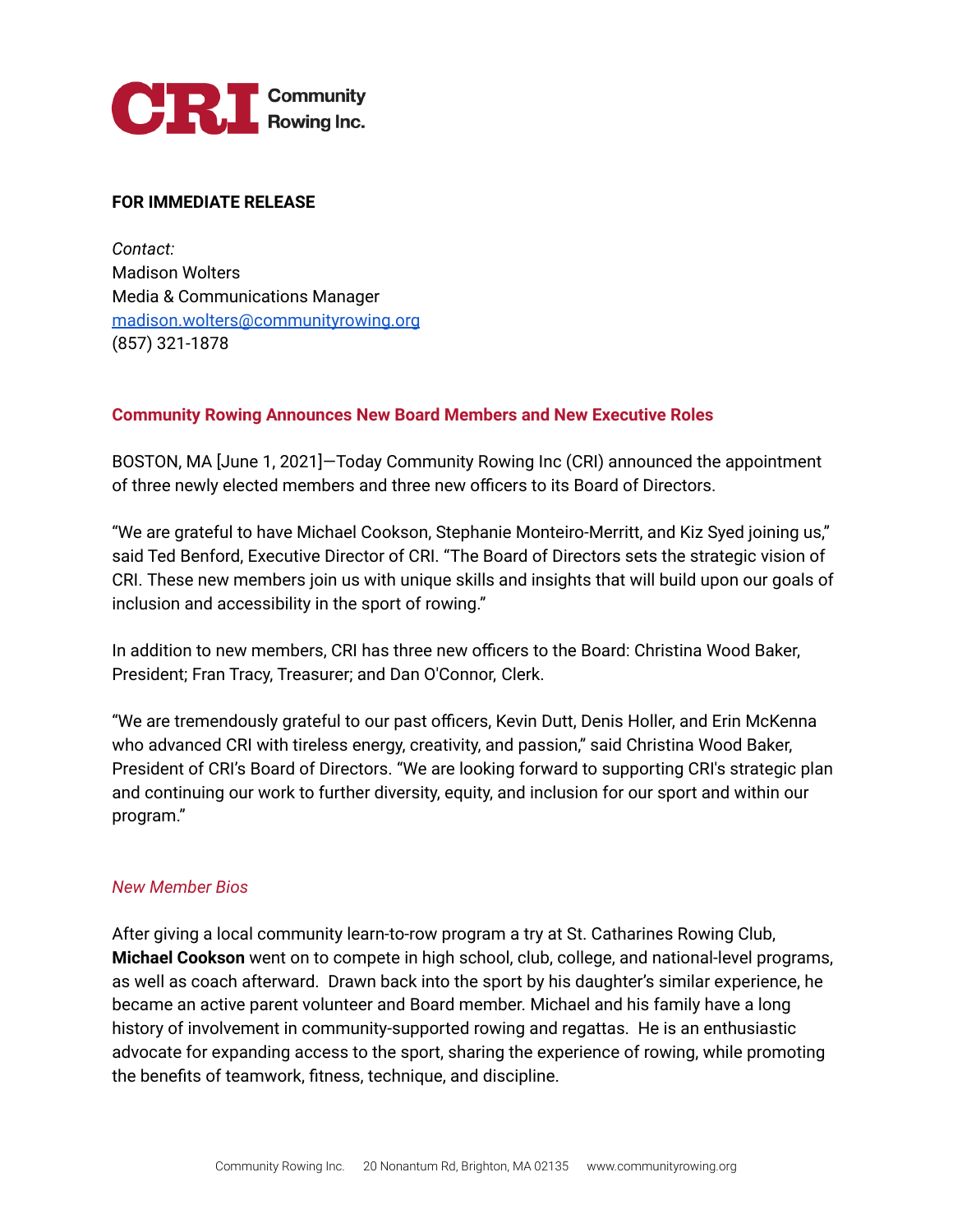Michael holds a BSc in Finance from Northeastern University, where he rowed as Varsity Captain, and an MBA from the University of Bath, England. For more than 18 years, he served in global, national, and executive roles at KPMG and Korn Ferry International. He has over 25 years of global financial, program management, information technology, and regulatory advisory experience.

**Stephanie Monteiro-Merritt** is the Chief Organization Officer of The BASE, Inc., a national organization that is shifting mindsets and re-imagining pathways to success for urban youth through sports and educational opportunities. Prior to joining The BASE, Stephanie was the Director of Community Partnerships for Cathedral High School in Boston, where she is also an alum. She is a passionate leader committed to community change and ensuring that access and opportunity for urban youth is a right, not a privilege. Over the past 23 years, she has worked in the youth development, non-profit, and for-profit sectors.

In 2018, she received the Chica Project Community Partnership Award; City of Boston City Council Citation for service and commitment to young women; and United States Senate Citation for her dedication and leadership to Boston's youth. She is also a proud 2020 alum of the Institute for Nonprofit Practice.

**Kiz Syed** is an associate on the commercial real estate development team at WS Development where he works on projects in metro-Boston communities. While he has a deep background in the investments and asset management industry, he spent the first half of his career in public service working on covert action, counterterrorism, and counterintelligence issues. His focus has always been on project leadership, people leadership, and storytelling– how to convert technical information into actionable results through collaboration.

Kiz also serves as a project manager for Community Consulting Teams, an organization that amplifies the impact of Boston-area nonprofits through pro bono management consulting projects led by experienced MBAs from top business schools. In this capacity he has worked on inclusion-based market growth opportunities in the continuing education and clinical trials spaces. He also serves as a business career fellow at Wesleyan College where he advises undergraduates, particularly underrepresented groups, on career outcomes.

While Kiz was rowing before he got to CRI, he learned how to row under the encouragement of Coach Ellen, the patience of Jon Smith, and the persistence of John Sisk. He was drawn to CRI because of its enduring mission of "Rowing for All." As a first-generation, low-income immigrant, who grew up down the street from CRI, Kiz hopes to leverage this mission in support of CRI's commitment to welcome all members of the community.